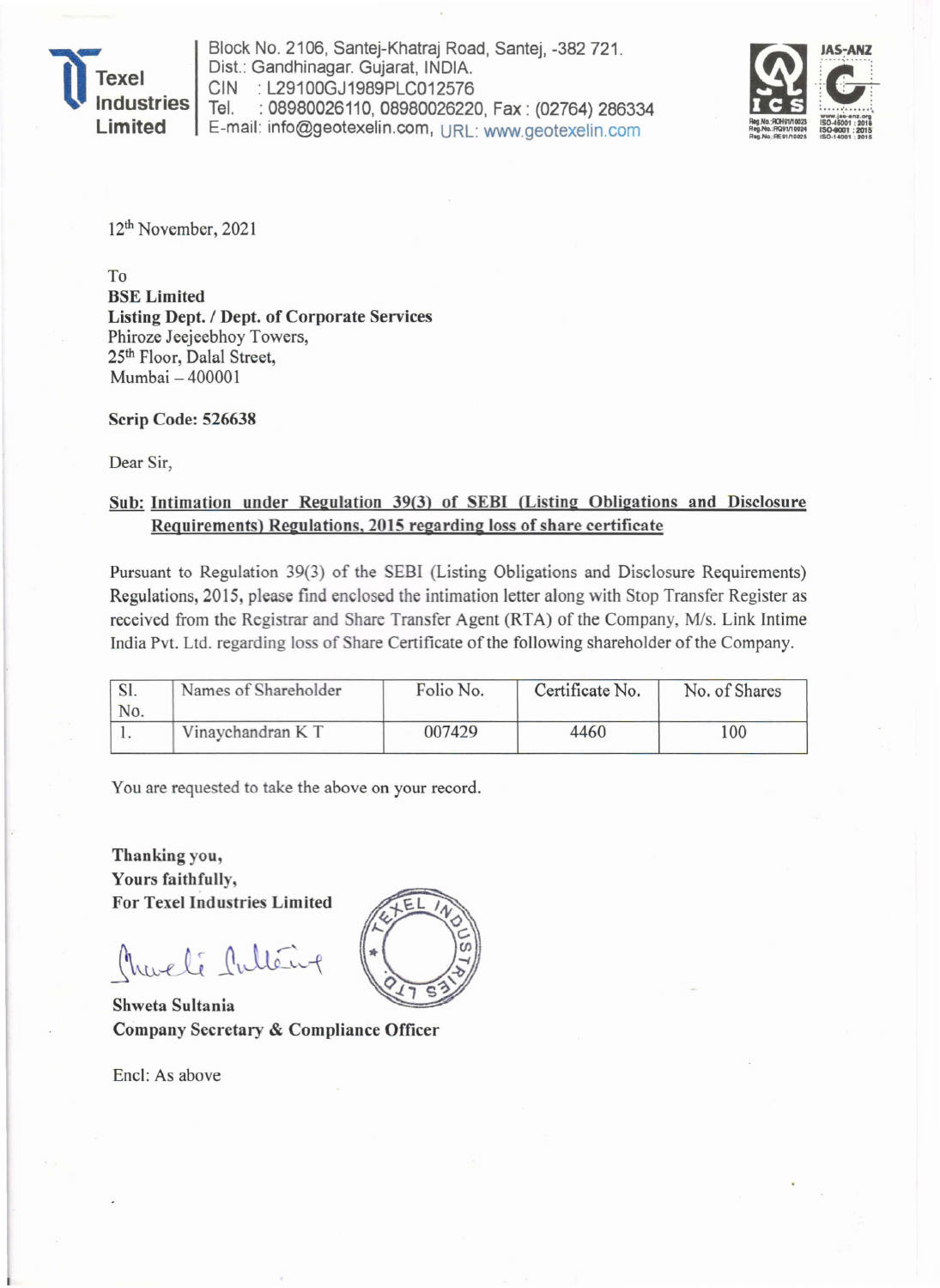

## **Link Intime India Pvt Ltd. CIN:U67190MH1999PTC118368** C - 101, 247 Park, L.B.S. Marg, Vikhroli (West), Mumbai - 400083. Tel. : + 91 22 49186270 Fax: +91 22 49186060 E-mail : rnt.helpdesk@linkitime.co.in

Date : 12/11/2021

To ,

BSE Ltd. 1st Floor, P J Tower, Dalal Street Mumbai : 400021

Dear Sirs ,

Sub : Data Regarding Lost/Stolen/Fake/Duplicate Case(s) Shares .

Further to Regulation 39(3) of SEBI (Listing obligations and disclosure requirement), Regulation 2015, we are sending herewith the data in the form of printed list for our following clients

Sr No Name Of Client

1 Texel Industries Limited

Besides, please note that we shall continue to submit report on data regarding Lost/Stolen/Fake/Duplicate (LSFD) Shares of our clients on monthly basis as we have been doing it now .

Please find the same in order and acknowledge for receipt .

Yours faithfully, For Link Intime India Pvt Ltd

Authorised Signatory Encl As above